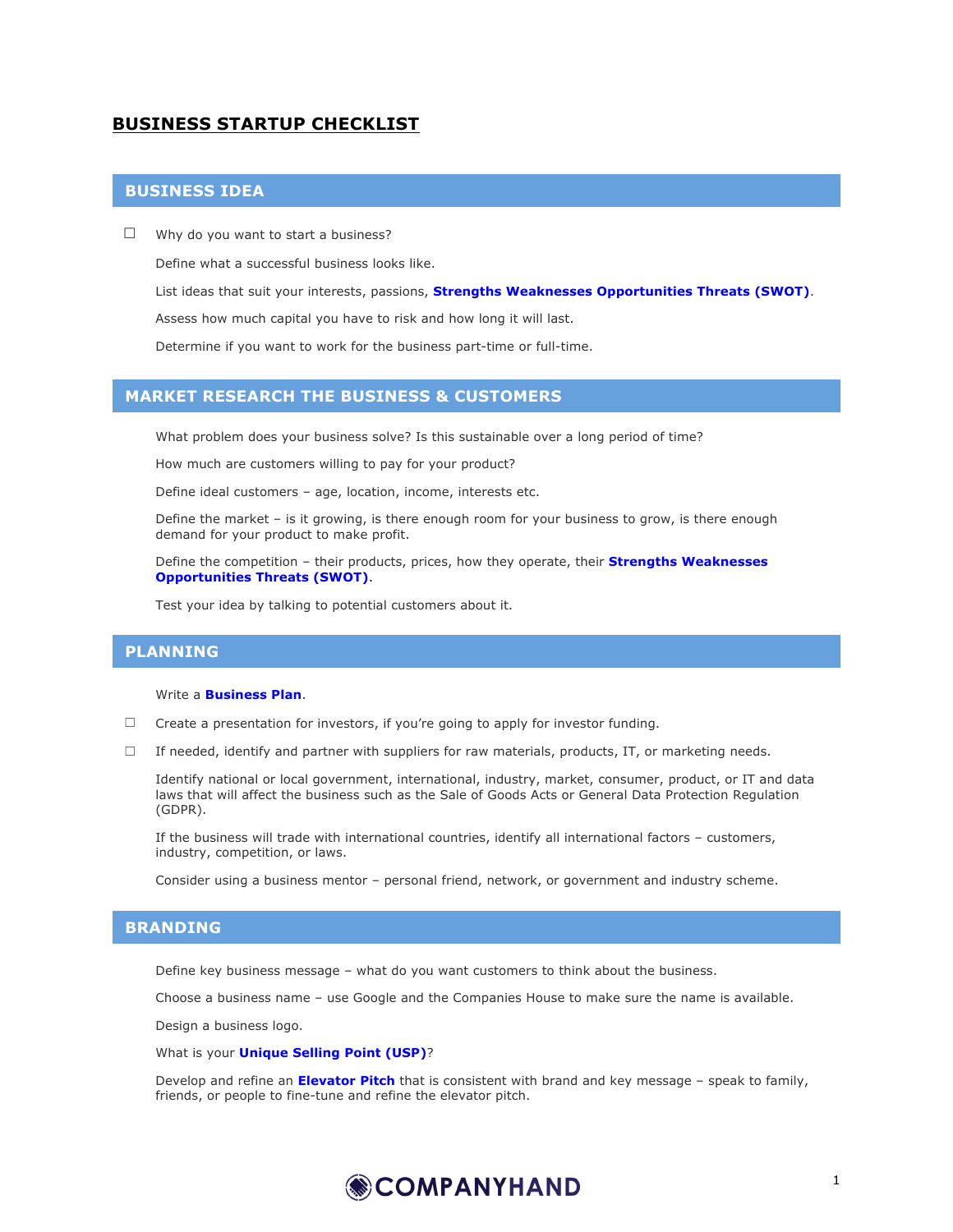#### **FINANCE & FUNDING**

Open a bank account.

Estimate startup costs.

Assess at startup how much personal funds you have to risk and how long this can last.

 Estimate the breakeven point where total revenue equals total costs. After this point, all revenue is profit. – How many months will it take to breakeven? Do you need outside funding to breakeven and make profit?

 If you want funding decide where this will come from – personal savings, friends and family, crowdfunding, bank loans and credits, investors, government funds and grants.

Decide what to do if the funding application is rejected.

Apply for funding.

 Prepare financial forecasts – Cashflow Forecasts, Cashflow Statements, Balance Sheets, Profit and Loss Statement.

 Setup the business accounting system – consider using a financial advisor and having a credit policy for customers.

## **BUSINESS STRUCTURE**

Decide what level of management and control you want over your business.

Do you want to setup the business with another person?

Determine if the business will sell shares.

 Choose your business structure – Sole Trader / Proprietary, Partnership (General / Limited / Joint Venture), Limited Liability Company (LLC), Public Limited Company (PLC) / Corporation (C / B / S Corp).

## **LEGAL**

Register the business name, address, and owners.

 Provide the Companies House with necessary business entity documents such as an Articles of Association for LLC or PLC.

Get an Employer Identification Number (EIN).

PAYE Number.

Does the business need to secure any licenses and permits.

Is there any Intellectual Property that should be protected such as trademarks, patents, or copyright?

Apply for a business Tax Number or Valuable Added Tax Number (VAT).

 Evaluate what insurance policies apply to the business such as general liability, products, transportation or goods in transit, workers compensation, property, disability, or health insurance.

Consider using a legal advisor.

## **LOCATION**

Decide whether or not the business needs a physical location.

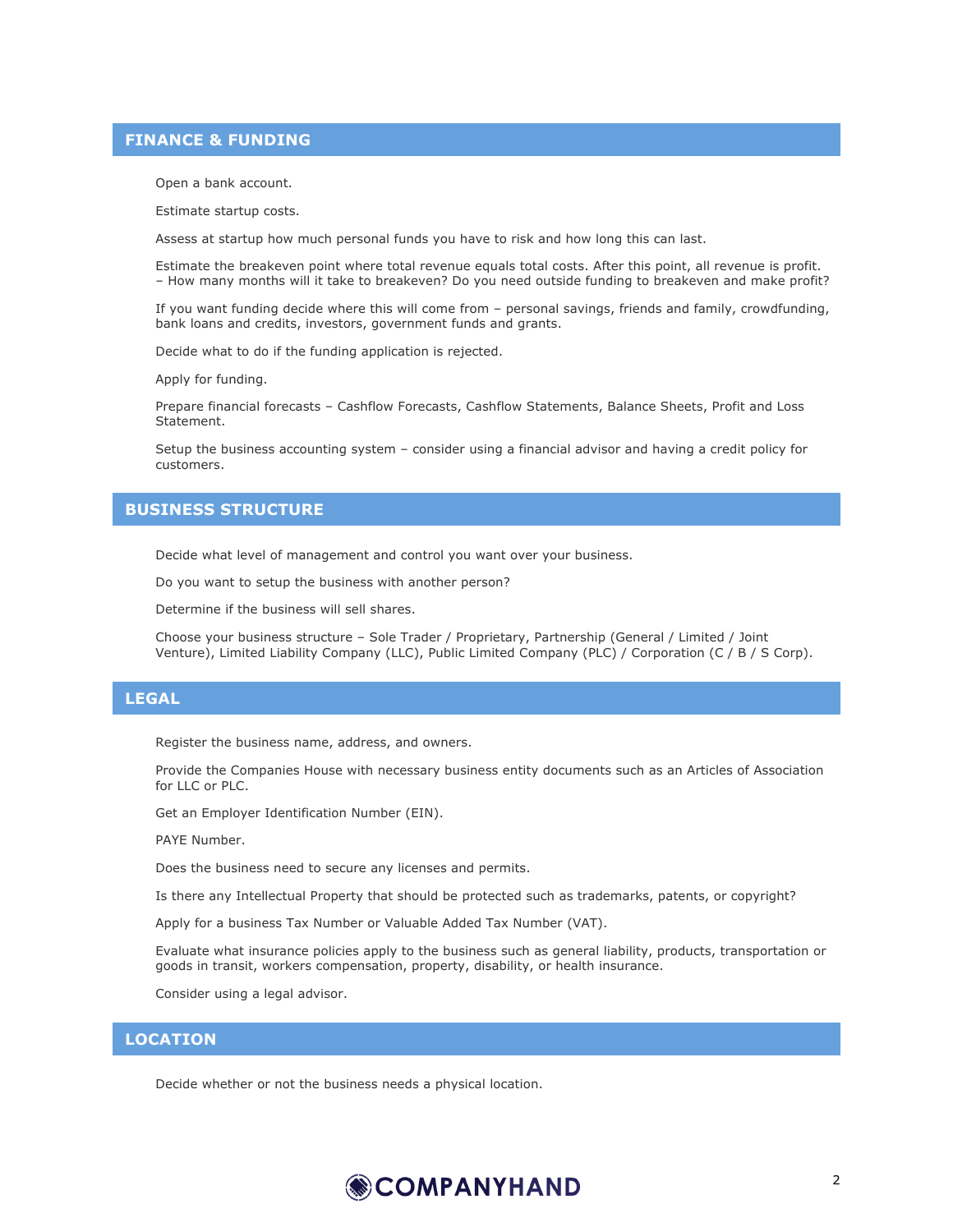Does the chosen location have any legal requirements such as license, permits, or insurance?

Identify what running costs there are for the location – rent, bills (electricity, gas, water).

Determine what setup costs there are for the location – equipment, machinery, telephone lines, or IT.

Hire a salesperson or sales team.

 Setup the business location online using a website or the Companies House so customers can find it on search engines such as Google.

#### **IT**

Register a domain name and website – use sites such as GoDaddy.

Find a host for the website to keep it running – use sites such as Bluehost.

 Setup the website – you can do this yourself using website builders such as WordPress or hire a professional company or freelancer.

 Website design, architecture and function – Does the website represent the business brand? Will it attract customers? Is it better than the competition?

Setup IT hardware in the location such as computers, servers, or data centers.

 Setup IT software in the location such as Microsoft Office, Point of Sales (POS), Customer Relationship Management (CRM), or Billing and Payment systems.

 Consider IT security and communication – How will you stop computer hackers accessing sensitive business and customer information? What systems will staff use to work and communicate?

## **EMPLOYEES**

Decide whether or not the business needs staff. Will they be part-time or full-time staff?

Get an Employer Identification Number (EIN).

Register with the national and if necessary local government labour department.

Setup employee payment schemes for payroll and salary, compensation, insurance, or pension.

Are there any trade union laws and bodies that apply to the business?

Create a training and induction plan for new hires.

If needed, design, create and buy workers uniforms.

Write and advertise the job advert.

Interview and recruit employees.

## **MARKET & LAUNCH**

Develop a marketing plan.

 Use product branding – labeling, packaging, stationery, invoices, PowerPoint slides, Word documents, or leaflets.

 Begin spreading the word through your business network, family and friends, tradeshows, or business expos – use easy and cheap-to-make materials such as business cards or leaflets.

 Online, start digital marketing through social media, blogs, emails, or SEO strategies to drive traffic to the business website.